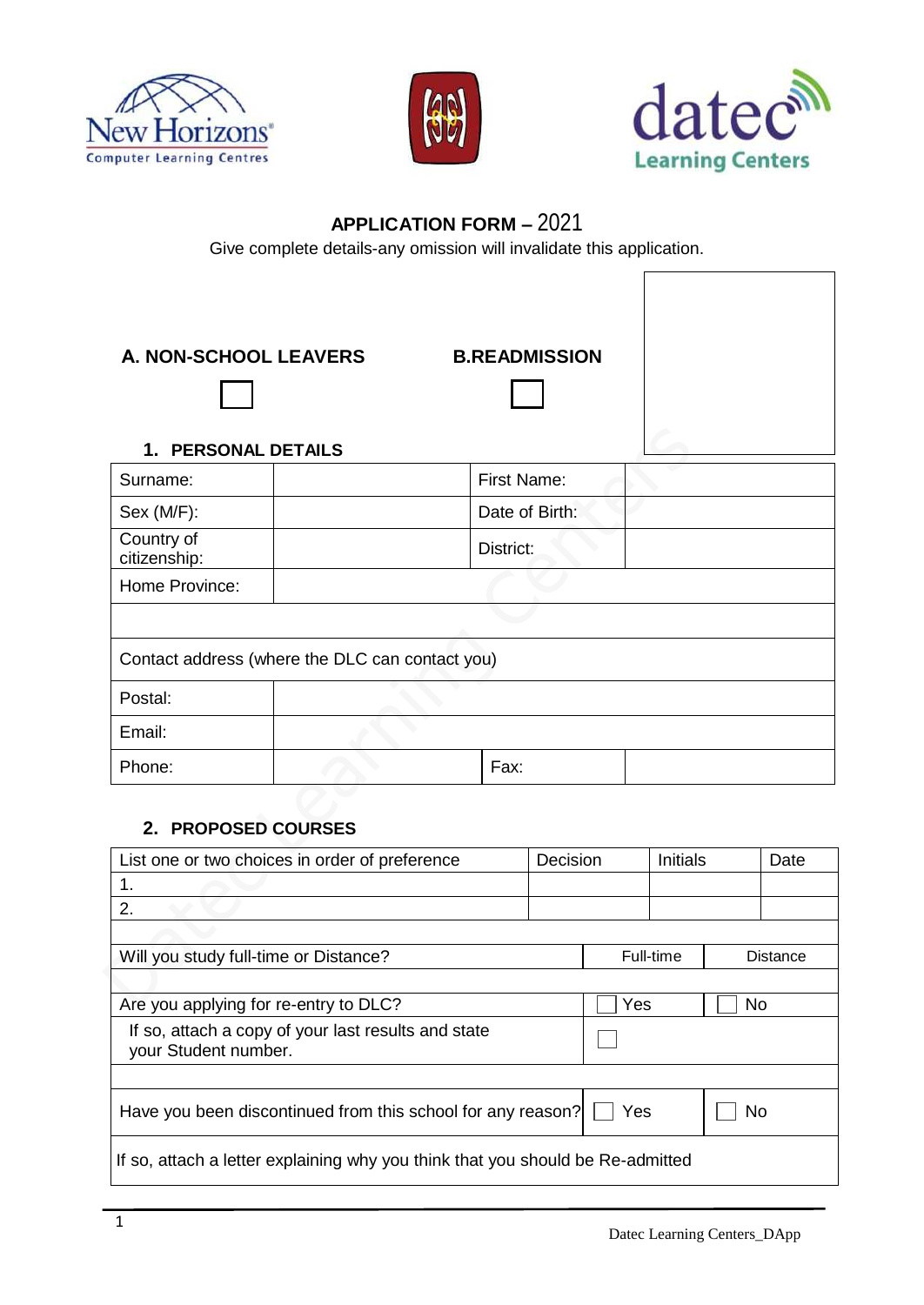## **3. EDUCATION**

| Name of Secondary School Colleges<br>etc, attended | Date Entered | Date Left | Award |
|----------------------------------------------------|--------------|-----------|-------|
| 1.                                                 |              |           |       |
| 2.                                                 |              |           |       |
| 3.                                                 |              |           |       |
| 4.                                                 |              |           |       |
| *Attach certified copies of your certificates.     |              |           |       |
|                                                    |              |           |       |

## **4. EMPLOYMENT RECORD**

| List all jobs you have had since leaving school. |                 |                      |  |  |  |
|--------------------------------------------------|-----------------|----------------------|--|--|--|
| Employer                                         | Period Employed | <b>Position Held</b> |  |  |  |
|                                                  |                 |                      |  |  |  |
| 2.                                               |                 |                      |  |  |  |
| 3.                                               |                 |                      |  |  |  |

# **5. REFERENCES**

Attach character references by two persons from any of the following: Principal/Headmaster, Justice of Peace, Priest/Pastor, Village Councilor, Senior Public Servant, Current or last employer.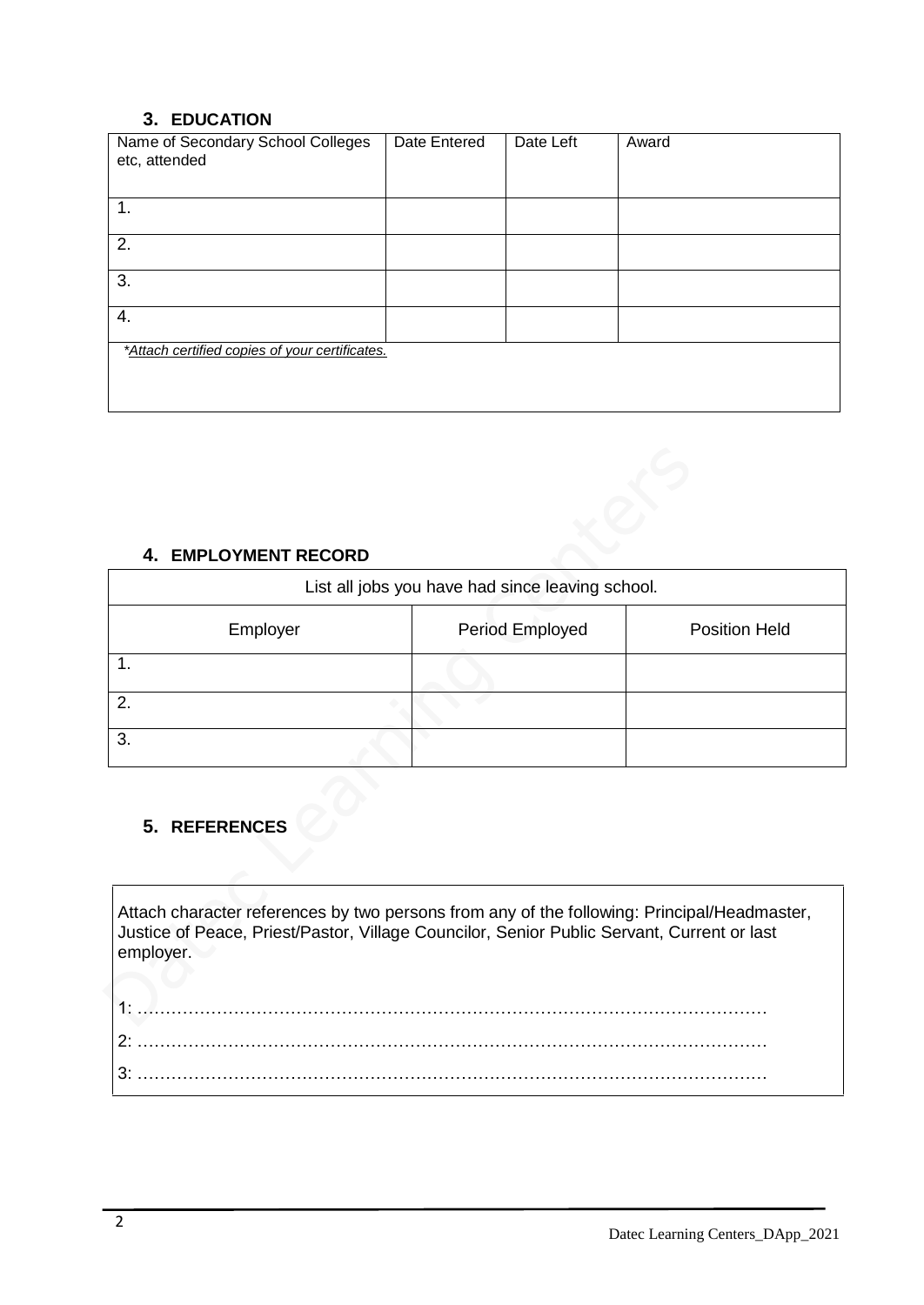## **6. DISCIPLINARY RECORD**

| i). Have you ever been disciplined in school,<br>college or University                                                                     | Yes | No |  |  |
|--------------------------------------------------------------------------------------------------------------------------------------------|-----|----|--|--|
| If so, for what reason? And <b>MUST</b> provide current documented evidence of:<br>(1) Professional counselling and<br>(2) Rehabilitation. |     |    |  |  |
|                                                                                                                                            |     |    |  |  |
| ii) Have you ever been convicted of a criminal offence?                                                                                    | Yes | No |  |  |
| If so, what was the nature of the offence?                                                                                                 |     |    |  |  |
|                                                                                                                                            |     |    |  |  |
|                                                                                                                                            |     |    |  |  |
|                                                                                                                                            |     |    |  |  |

## **7. OTHER APPLICATION**

| Have you applied for admission to any other educational<br>institutions? | Yes |  |  |  |
|--------------------------------------------------------------------------|-----|--|--|--|
| If so, specify institutions and courses applied for.                     |     |  |  |  |
|                                                                          |     |  |  |  |
|                                                                          |     |  |  |  |